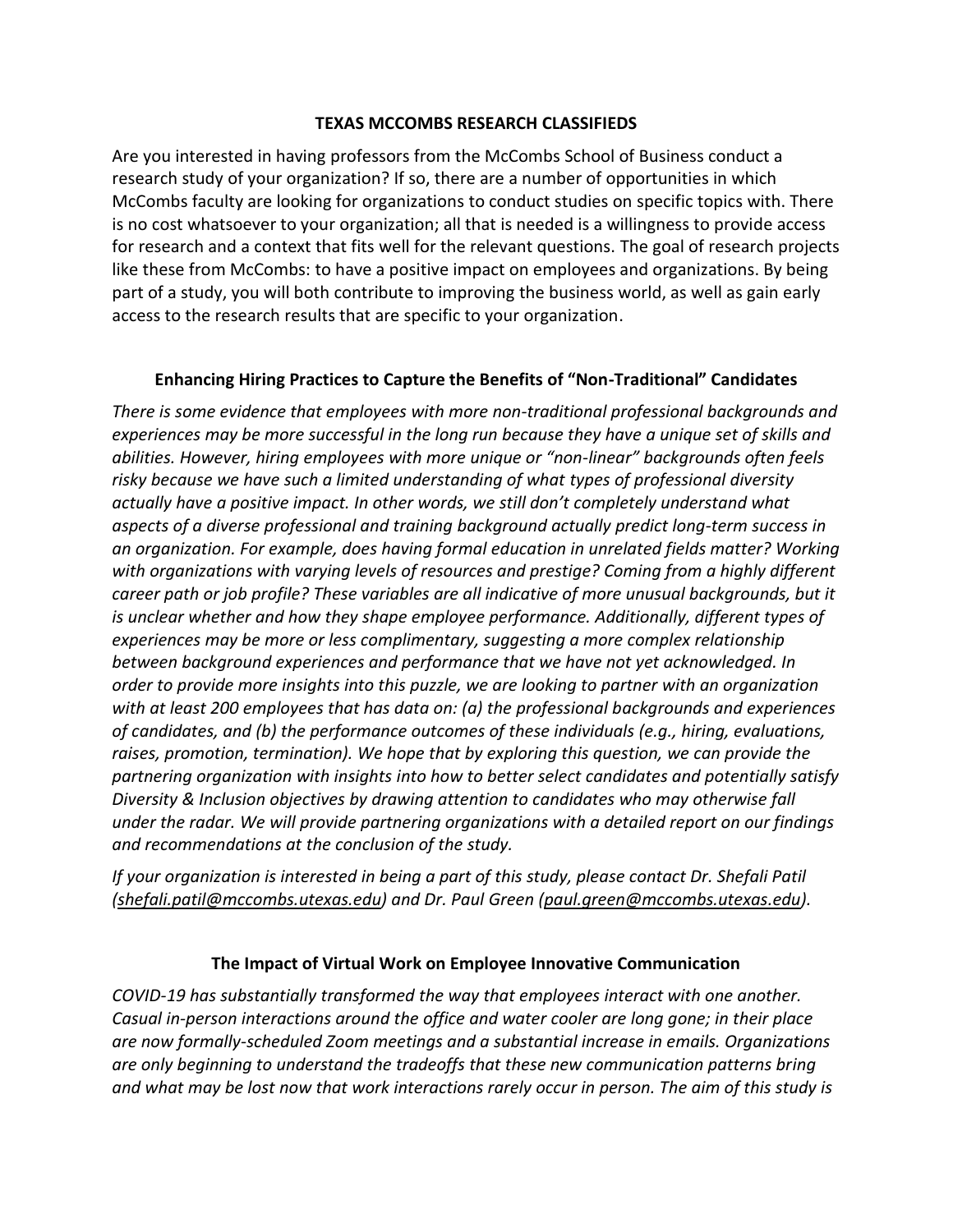*to examine how virtual work impacts one of the most important categories of employee communication: employee voice, or raising ideas that challenge the status quo. Specifically, research has shown that for sensitive topics, informal in-person communication is vital for putting employees at ease in sensitive situations, such as when noting that they see something wrong in the workplace or raising innovative ideas that may challenge current organizational processes. Given that virtual communication may severely reduce the degree to which employees are willing to communicate innovative ideas, this study seeks to explore and develop 'best-practices' for how organizations can ensure that employees are willing—and empowered—to speak up, even at a distance. Organizations in any industry with at least 200 employees would qualify for this study. As part of the study, the participating organization will receive a detailed report of the findings of the study within their organization, as well as research-based recommendations for improvement based on these findings.* 

*If your company is interested in being a part of this study, please contact Professor Andrew Brodsky [\(Andrew.brodsky@mccombs.utexas.edu\)](mailto:Andrew.brodsky@mccombs.utexas.edu).*

## **Leading Diverse Teams**

*The Black Lives Matter protests, history-making elections of women and minorities to high office, and a host of other recent developments in society and business have heightened the importance of effective management of diversity and inclusion in organizations. Leaders, in particular, have been identified as playing a critical role in creating organizational and team cultures in which employees of all backgrounds feel included and are able to perform their best. Given the outsized role that leaders play in shaping the success of their teams, the goal of this study is to examine how leaders think about diversity in terms of both its promise and challenges, and relate that thinking to dynamics and outcomes in their teams. Results of our study will inform organizational best practices for shaping team leaders' ideas and assumptions around diversity, based on examining the relationships between those assumptions and critical team outcomes, such as performance and employee engagement. Organizations in any industry with at least 200 employees would qualify for this study. Participants sought for the study are supervisors/managers responsible for at least four employees. Participating organizations will receive a detailed report of findings once the study is completed, along with research-based recommendations for how to better manage workplace diversity.*

*If your company is interested in being a part of this study, please contact Professors Luis Martins [\(Luis.Martins@mccombs.utexas.edu\)](mailto:Luis.Martins@mccombs.utexas.edu) or Insiya Hussain [\(Insiya.Hussain@mccombs.utexas.edu\)](mailto:Insiya.Hussain@mccombs.utexas.edu).*

# **Developing Best Practice Recommendations for Virtual and Home Office Setups to Maximize Performance and Wellbeing**

*Research has shown that workplace design can affect firm performance through its impact on employee wellbeing, and productivity. For instance, spatial proximity between work teams has been shown to improve learning between workers, affect communication patterns between subordinates and managers, as well as improve collaboration outcomes. These effects result in*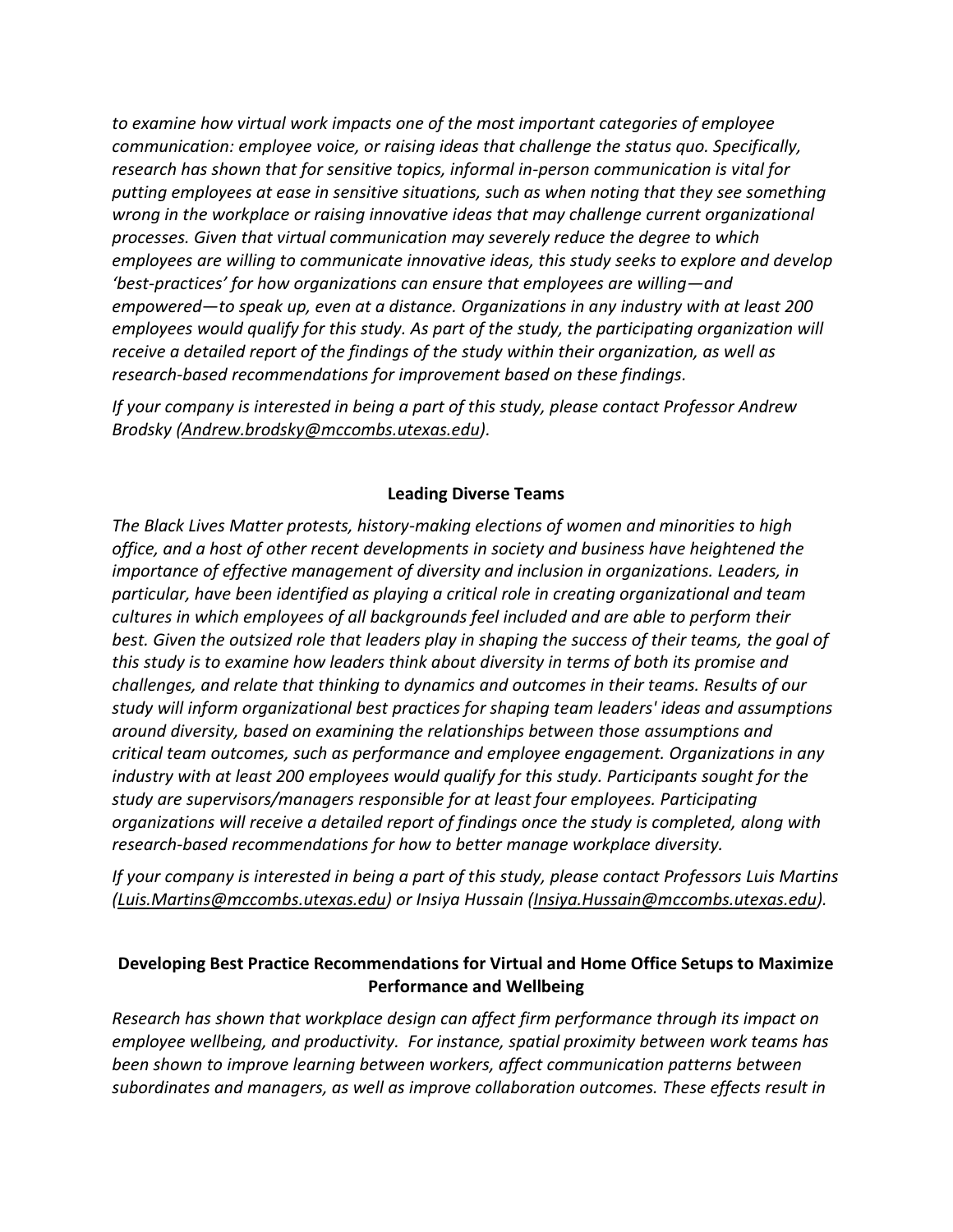*increased team performance and helps retain valuable human capital, providing substantial evidence that co-location of workers in a dedicated physical work environment can have important implications for firm performance. The 2020 COVID-19 pandemic, however, has disrupted work as we know it. Many firms have adopted remote work policies, and invested in technologies that enable workers to work from home and other virtual work settings such as cafes, co-working spaces, etc. Given the current investments, it is likely that firms may want to continue to offer remote work as a benefit to workers even after the pandemic, but the tradeoffs of these arrangements on desirable firm outcomes are just coming to light. Though we know that characteristics of physical work environments matter to firm performance, the ways in which spatial features of remote work settings such as home offices, cafes and shared /co-working spaces affect worker productivity and other desirable firm outcomes are still unclear. This study aims understand how features of remote work settings such as spatial layout, variety of work settings (i.e., availability of set-up options), spatial density, etc., may influence employee wellbeing, productivity and performance so that the conditions under which remote work benefits may yield a substantial return on investment for organizations will be known. To qualify for this study, organizations can be in any industry, have at least 250 employees that work in teams, and should have instituted remote work policies for a period of time since the pandemic began. Researchers will provide the participating organization with a detailed report of the research results, as well as recommend best practices for implementing remote work policies based on the features of the remote work location.*

*If your company is interested in being a part of this study, please contact Professor Bukky Akinsanmi [\(bukky@utexas.edu\)](mailto:bukky@utexas.edu).*

### **Investigating the Determinants of Street Smarts and Resilience in the Face of Adversity**

*Given the dynamic, competitive, and often contentious environment organizations face, leaders increasingly depend on their workforce to be resilient by bouncing back from adverse events and setbacks; to exhibit "street smarts" by skillfully managing multiple stakeholders and implementing practical solutions; and to be proactive by self-directing their own behaviors. However, these skills—resilience, street smarts, and self-direction—remain elusive "soft skills" that organizations greatly value, especially during situations like that posed by the COVID pandemic, but also struggle to identify and develop among employees. In other words, when recruiting and retaining employees, leaders struggle with determining what criteria predict these valuable, emergent individual competencies. To examine this question, we are launching a series of studies to identify potential indicators of these competencies such as people's diversity of professional experiences, backgrounds, and training, values and belief systems, and previous history of facing various forms of adversity. We are looking to partner with an organization with at least 200 employees to fulfill these research objectives, and hope to provide the organization with recommendations on criteria it can use to both select and develop personnel.*

*If your organization is interested in being a part of this study, please contact Dr. Shefali Patil [\(shefali.patil@mccombs.utexas.edu\)](mailto:shefali.patil@mccombs.utexas.edu) and Dr. Paul Green [\(paul.green@mccombs.utexas.edu\)](mailto:paul.green@mccombs.utexas.edu).*